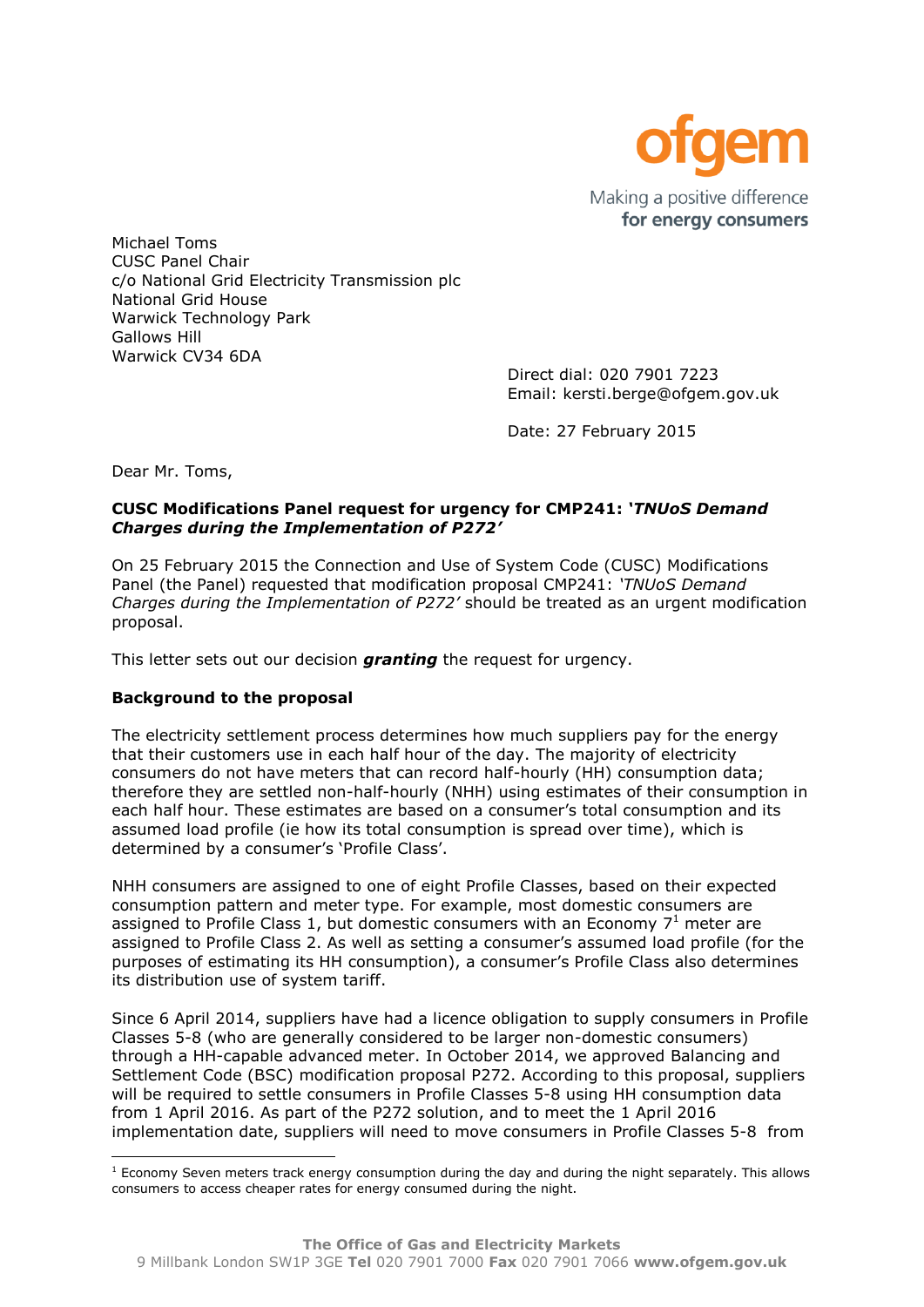NHH settlement to HH settlement during the 2015/16 charging year, ie. the year from 1 April 2015. These consumers will therefore spend part of the year under NHH settlement and part of the year in HH settlement. Under the current charging arrangements, this move from NHH to HH settlement could result in suppliers being over charged for transmission use of system (TNUoS) charges. This is due to the different ways in which TNUoS charges are levied in respect of HH and NHH consumers.

TNUoS charges recover costs in respect of constructing and maintaining the GB electricity transmission system. They are levied on suppliers in respect of their customers' use of the transmission system. The way in which consumers are settled (ie. whether HH or NHH) determines the way in which TNUoS charges are calculated. For NHH consumers, charges are based on use of the network each day between 16:00 and 19:00. However, for HH consumers, TNUoS charges are based on use of the network at 'Triad', the three points of peak demand during the charging year. These normally occur in the latter half of the charging year. So, under the current charging arrangements, if a consumer moves from NHH to HH settlement before Triad, its supplier will be subject to a full year's HH TNUoS charge, but will also receive a NHH TNUoS charge for the part of the year in which the consumer was NHH metered.

Suppliers are required to provide demand forecasts to National Grid Electricity Transmission (NGET). The TNUoS charges levied by NGET on them are based on these forecasts and invoiced throughout the charging year. The difference in charges between actual and forecast demand is subject to interest and also affects the amount of credit that a supplier needs to put in place for the following charging year.

#### **The proposal**

NGET proposed CMP241 on 23 February 2015. CMP241 seeks to avoid overcharging as suppliers implement P272 following our recent decision to approve this modification. CMP241 proposes that consumers who move from NHH to HH settlement during a charging year are settled as a NHH consumer for the full year. This will avoid suppliers being overcharged by receiving a full year's HH TNUoS charge and a part year's NHH TNUoS charge in respect of a given consumer and, ultimately, such charges being passed on to consumers.

CMP241 also seeks to remove uncertainty about TNUoS liabilities for suppliers. Suppliers need to know how different classes of consumers will be treated from a charging perspective to provide accurate forecasts to NGET and reflect these charges in their commercial positions accurately. Inaccurate forecasts will impact on suppliers' charges, cash flows and future liabilities and securities.

NGET requested urgent treatment for the proposal to give consumers and suppliers certainty over TNUoS charges in the 2015/16 charging year.

# **Panel Discussion**

The Panel discussed CMP241 at its meeting on 25 February 2015. Panel members agreed that failure to take action could result in over charging of suppliers for their customers in Profile Classes 5-8 and that failure to address this issue expediently will result in significant uncertainty for suppliers and consumers. Panel members raised concerns about the short consultation period proposed but, ultimately, they agreed that CMP241 should be progressed as an urgent modification because not addressing the issues may cause a significant impact on consumers, suppliers or other stakeholders. $2^2$ 

**<sup>.</sup>** <sup>2</sup> The Panel's letter to the Authority setting out its recommendation for urgent treatment of CMP241 is on National Grid's website here: [http://www2.nationalgrid.com/UK/Industry-information/Electricity](http://www2.nationalgrid.com/UK/Industry-information/Electricity-codes/CUSC/Modifications/CMP241/)[codes/CUSC/Modifications/CMP241/](http://www2.nationalgrid.com/UK/Industry-information/Electricity-codes/CUSC/Modifications/CMP241/)